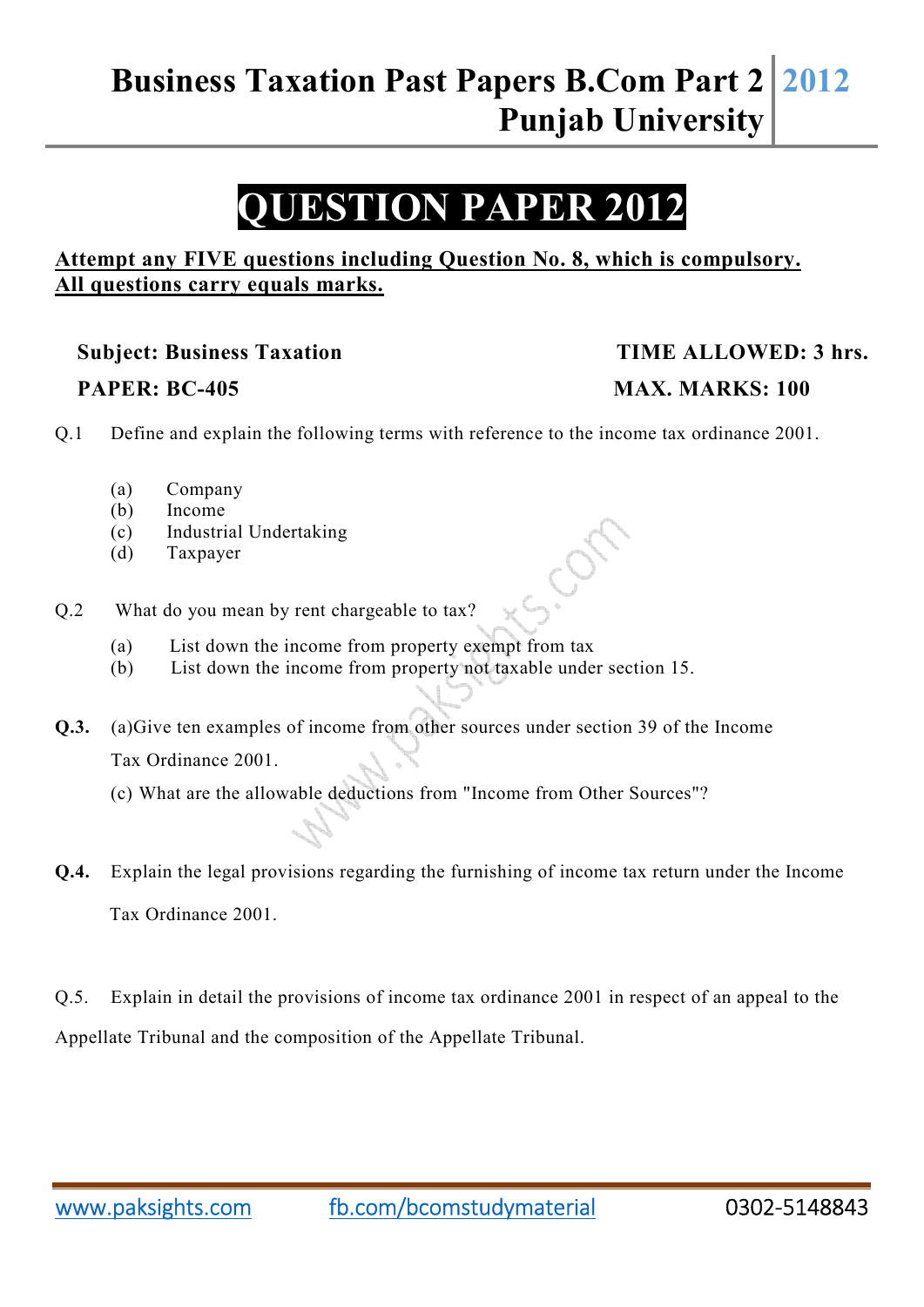### **Business Taxation Past Papers B.Com Part 2 Punjab University 2012**

#### Q.6. Explain the following with reference to Sales Tax Act 1900.

- (i) Tax Invoice
- (ii) Tax credit not allowed
- (iii) De-registration
- (iv) Sales tax return

#### **Q.7. From the following data of Mr. Shahzad, a registered manufacturer of goods, calculate his**

#### **liability of sales tax for August 2011:**

| 1.             | Sales to registered persons                                         | Rs. 5,000,000 |
|----------------|---------------------------------------------------------------------|---------------|
| 2.             | Supplies to DTRE registered person                                  | 300,000       |
| 3.             | Export sales                                                        | 450,000       |
| $\overline{4}$ | Sales to non-registered person (including the. amount of sales tax) | 300,000       |
| 5.             | Sales tax debit                                                     | 70,000        |
| 6.             | Supplies made for personal use (exclusive of sales tax)             | 220,000       |
| 7.             | Supplies donated to charitable institution                          | 350,000       |
| 8.             | Taxable purchases from registered person 400,000                    |               |
| 9.             | Exempt purchases                                                    | 225,000       |
| 10.            | Imported goods                                                      | 3,40,000      |
| 11.            | Purchases from non-registered persons                               | 1,00,000      |
| 12.            | Purchases from wholesaler                                           | 260,000       |
| 13.            | Acquisition of fixed assets From registered persons                 | 1,300,000     |
| 14.            | Sales tax paid on electricity hills                                 | 40,000        |
| 15.            | Sales tax paid on Sui Gas bills                                     | 80,000        |
|                |                                                                     |               |

**Note:** National Tax number is printed on utility bills.

#### **Q.8 The following data relates to Mr. Hassam for the tax year ended 30th June 2011. Calculate his tax payable.**

| 11. Calculate ilis tax payabit.                            |               |
|------------------------------------------------------------|---------------|
| 1. Basic salary                                            | Rs. 180,000   |
| 2. Bonus                                                   | 40,000<br>Rs. |
| 3. Pay in lieu of leave                                    | 50,000<br>Rs. |
| 4. Special additional allowance                            | Rs. 20,000    |
| 5. Conveyance allowance                                    | Rs. 30,000    |
| 6. Free furnished accommodation provided by employer other |               |
| than big cities                                            |               |
| 7. Zakat deducted                                          | Rs. 10,000    |
| 8. Rental income                                           | Rs. 100,000   |
|                                                            |               |

www.paksights.com fb.com/bcomstudymaterial 0302-5148843